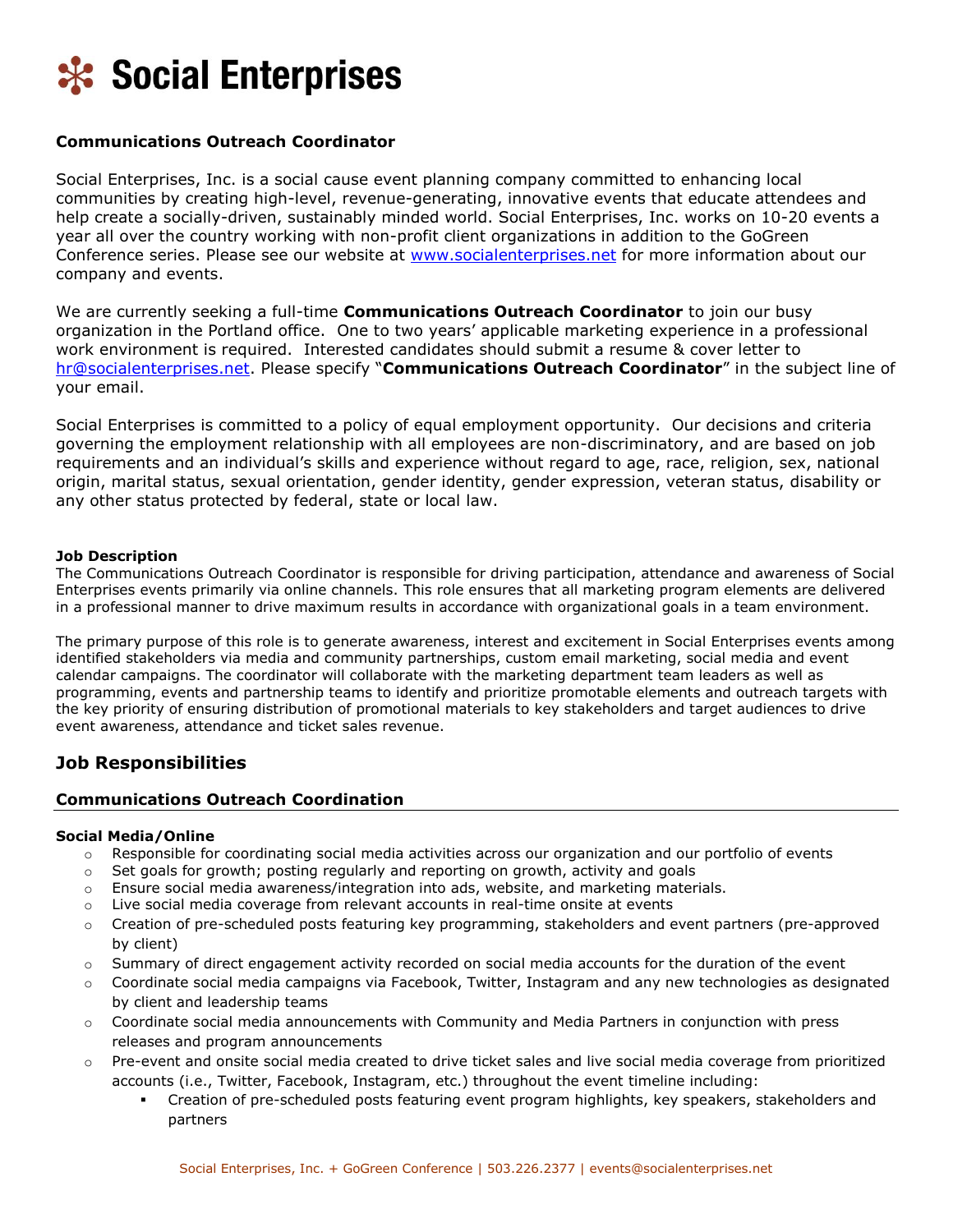

- Drive social media strategy to include account creation, target audiences, content guidelines, hashtag considerations, content calendar and benchmarking/reporting
- Summary of direct engagement activity recorded on social media accounts for the duration of the projects assigned
- Lead onsite social media plan to maximize engagement, including collecting speaker/stakeholder social handles, attendee handles, partner handles and hashtag feature on all marketing materials

#### **Event App**

To manage upload and coordination of implementation for the following services provided with selected project app:

- o Agenda with session descriptions
- o Sponsor page with logos linking to their websites
- o App Sponsor Logo Feature
- o Speaker profiles showing which session they are speaking in
- $\circ$  Live polling with projection the ability to have several polls running simultaneously
- o Attendee Contact Information Exchange/Messaging
- o Push notifications for event announcements
- o Ability to upload PDF documents (Program, Menu)

## **Marketing Partnership Coordination**

#### **Community Partners**

Coordinate the community partner program as a major ticket sales driver for our events including:

- o Identify appropriate nonprofit and association community partners relevant to the event target audience
- o Coordinate an effective outreach strategy that results in high participation and registration rates/ticket sales revenue from targeted audiences of confirmed Community Partners
- o Coordinate with marketing team members to distribute call-to-action promotional materials to partners
- $\circ$  Manage relationships with community stakeholders involved in the Community Partner program
- $\circ$  Add event to all relevant regional and topical event calendars

#### **Media Partners**

Research and confirm media partners as a key component of awareness and audience generation efforts to include:

- $\circ$  Identify appropriate media outlets that effectively reach and drive action from relevant event target audience
- o Coordinate measurement of effectiveness and ensure all efforts are tracked for success and future planning
- $\circ$  Collaborate with DWM to deliver media materials per agreed upon advertising schedule
- o Manage media partner agreements, serve as point-of-contact and ensure timely collateral delivery on behalf of project and client

#### **Stakeholder Promotion**

Identify and drive promotion through our key event stakeholder networks as a prominent component of awareness and audience generation to include:

- o Coordinate promotion timelines/schedules secured with Stakeholder group leads
- $\circ$  Measure effectiveness and ensure all efforts are tracked for success and future planning
- o Collaborate with DWM to deliver materials on time

#### **Email Marketing**

- $\circ$  Work with DWM to create custom graphics that effectively promote program, speakers, partners and stakeholders to drive action and registration
- $\circ$  Create custom emailers for partner use, ensure all information is accurate in content and grammar, spellchecked and in best condition before final client approvals

## **Marketing Coordination**

#### **Client Meetings**